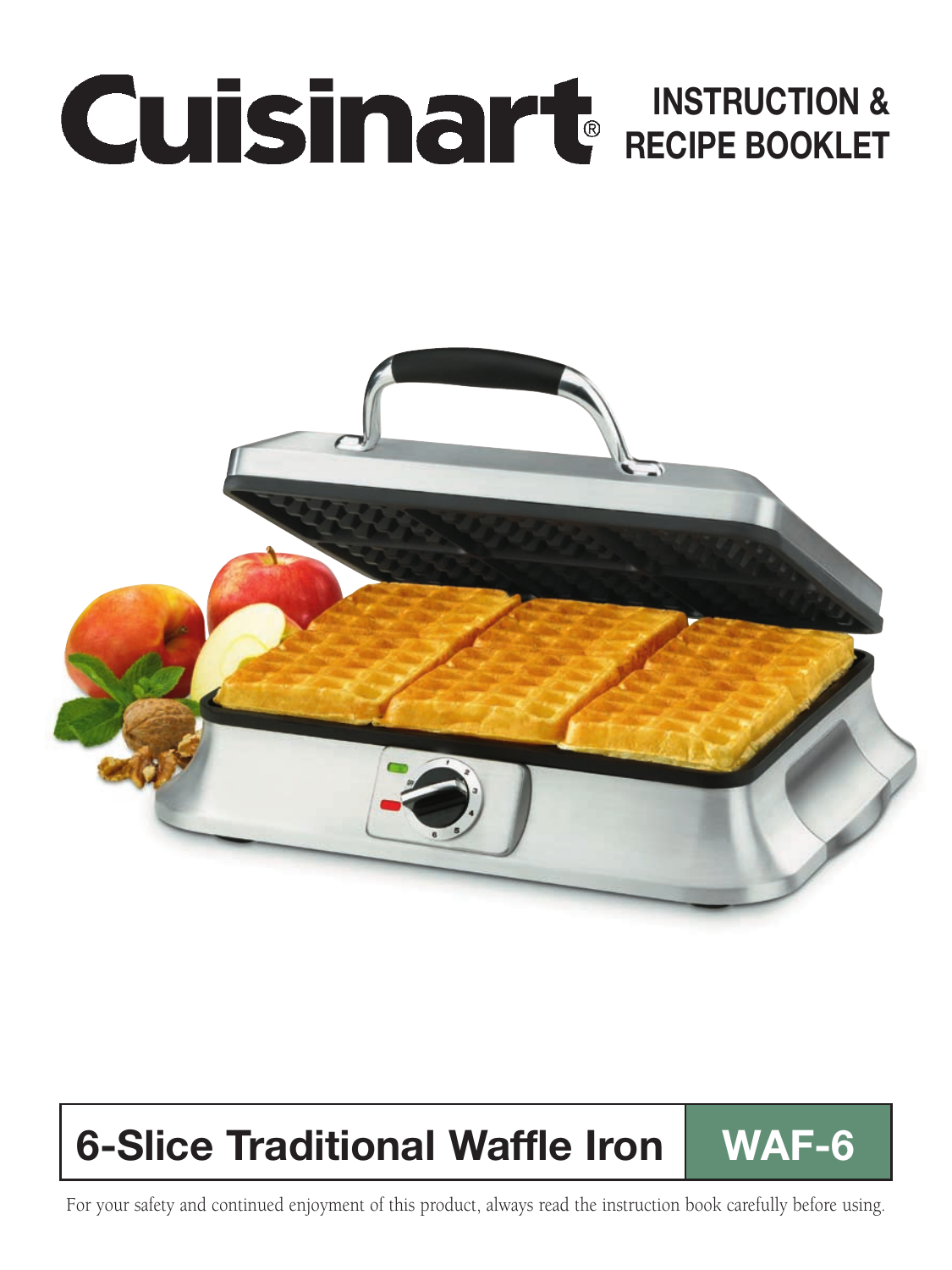# IMPORTANT SAFEGUARDS

When using an electrical appliance, basic safety precautions should always be followed, including the following:

#### 1. READ ALL INSTRUCTIONS.

- 2. Do not touch hot surfaces. Use handles and knobs.
- 3. To protect against fire, electrical shock, and injury to persons, DO NOT IMMERSE CORD, PLUG, OR UNIT in water or other liquids.
- 4. Close supervision is necessary when any appliance is used by or near children.
- 5. Unplug from outlet when not in use and before cleaning. Allow to cool before putting on or taking off parts, and before cleaning appliance.
- 6. Do not operate any appliance with a damaged cord or plug, or after the appliance malfunctions or has been damaged in any manner. Return appliance to the nearest Cuisinart Authorized Service Facility for examination, repair, or adjustment.
- 7. The use of accessory attachments not recommended by Cuisinart may result in fire, electrical shock, or injury to persons.
- 8. Do not use outdoors.
- 9. Do not let power cord hang over edge of table or counter, or touch hot surfaces.
- 10. Do not place on or near a hot gas or electric burner, or in a heated oven.
- 11. Unplug the unit when finished baking waffles.
- 12. Do not use appliance for other than intended use.
- 13. Extreme caution must be used when moving an appliance containing hot oil or other hot liquids.
- 14. Always attach plug to appliance first; then plug cord into the wall outlet. To disconnect, turn control dial to OFF setting; then remove plug from wall outlet.

15. WARNING: TO REDUCE THE RISK OF FIRE OR ELECTRIC SHOCK, REPAIR SHOULD BE DONE ONLY BY AUTHORIZED PERSONNEL. DO NOT REMOVE THE BASE PANEL. NO USER SERVICEABLE PARTS ARE INSIDE.

# SAVE THESE **INSTRUCTIONS** FOR HOUSEHOLD USE ONLY

### SPECIAL CORD SET INSTRUCTIONS

A short power supply cord is provided to reduce the risks resulting from becoming entangled in or tripping over a longer cord.

Longer extension cords are available and may be used if care is exercised in their use.

If a long extension cord is used, the marked electrical rating of the extension cord should be at least as great as the electrical rating of the appliance. The longer cord should be arranged so that it will not drape over the countertop or tabletop where it can be pulled on by children or animals, or tripped over.

## NOTICE

This appliance has a polarized plug (one blade is wider than the other). To reduce the risk of electric shock, this plug will fit in a polarized outlet only one way. If the plug does not fit fully in the outlet, reverse the plug. If it still does not fit, contact a qualified electrician. Do not modify the plug in any way.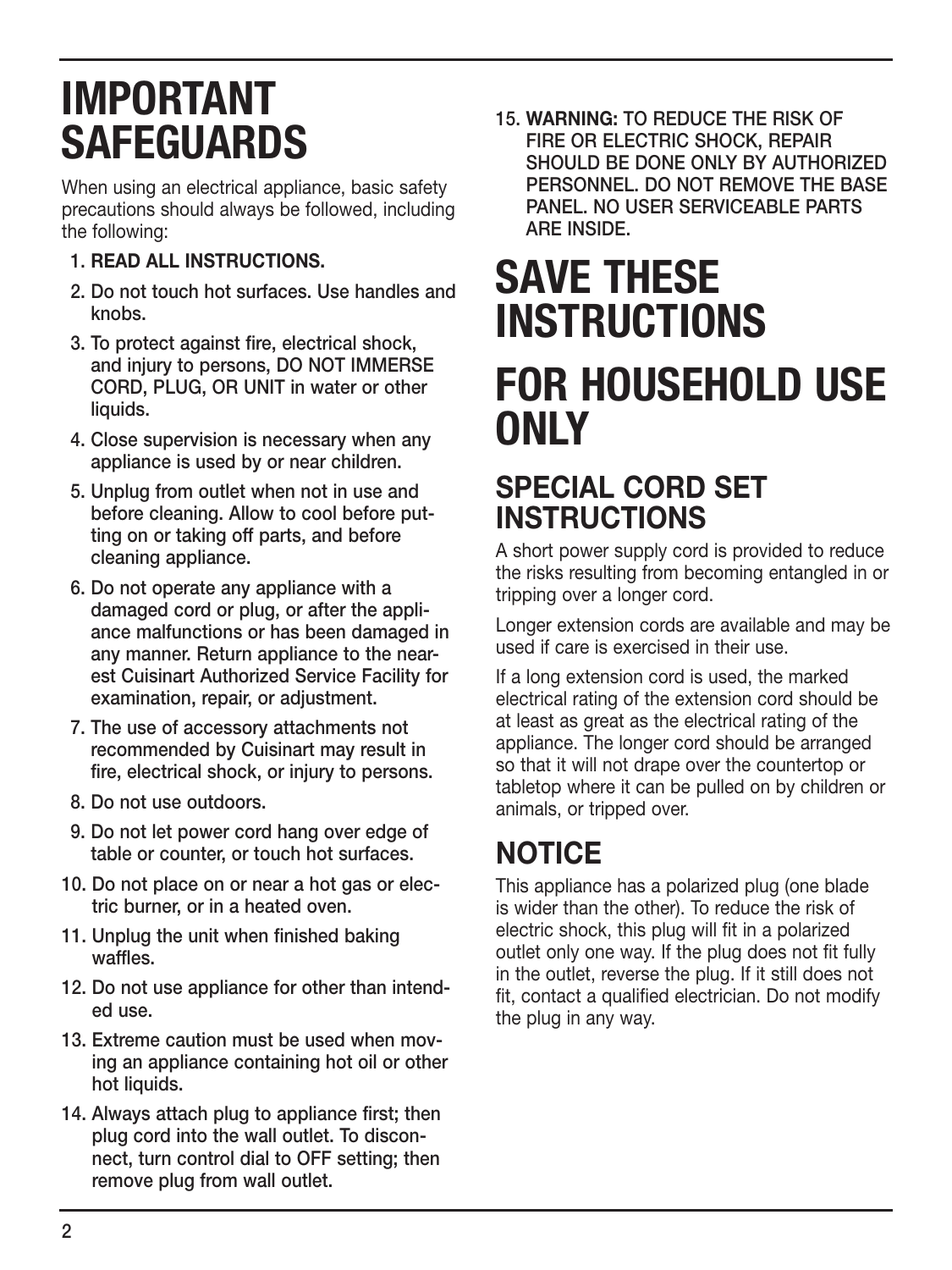### **CONTENTS**

| Parts and Features 3          |
|-------------------------------|
|                               |
| Operating Instructions  4     |
| Cleaning and Care 4           |
|                               |
| Tips to Make Perfect Waffles5 |
| Suggested Toppings5           |
|                               |
|                               |

### **INTRODUCTION**

Cuisinart has always had a flair for the dramatic, and your new 6-Slice Traditional Waffle Iron is one of the best examples yet! The look is solid – a cross between commercial and consumer, with brushed stainless steel that's upscale and elegant. Smooth, flared sides add style and catch drips for easy cleanups. You'll love the options that 6 browning settings provide, and the successful results that indicator lights and an audible tone guarantee. Your waffle iron bakes six waffles at once, so no one has to wait for fun family breakfasts or delightfully different desserts. Plates are nonstick, so just heat them up and get ready to enjoy Cuisinart at its best!



### PARTS AND FEATURES

- 1. Housing Elegant brushed stainless steel cover and base with embossed Cuisinart logo.
- 2. Lid Handle Polished chrome handle with cool touch grip.
- 3. Baking Plates Die-cast aluminum plates bake six traditional-style waffles.
- 4. Base Handles Cool-touch plastic will not become hot while baking.
- 5. Control Dial Six adjustable browning settings and OFF position.
- 6. Indicator Lights Red indicator light signals power on; green indicator light signals when waffle iron is ready to bake and when waffles are cooked and ready to eat.
- 7. Audible Signal (not shown) Signals when waffle iron is ready to bake and when waffles are cooked and ready to eat.
- 8. Cord Storage (not shown) Cord wraps under base.
- 9. Rubber Feet (not shown) Feet keep unit steady and won't mark countertop.

## BEFORE THE FIRST USE

Remove all packaging and any promotional labels or stickers from your waffle iron. Be sure that all parts (listed above, Parts and Features) of your new waffle iron have been included before discarding any packaging materials. You may want to keep the box and packing materials for use at a later date.

Before using your Cuisinart® 6-Slice Traditional Waffle Iron for the first time, remove all protective paper and wrapping. Wipe housing and waffle plates with a damp cloth to remove any dust from the warehouse or shipping.

Note: This Cuisinart® 6-Slice Traditional Waffle Iron has been treated with a special nonstick coating. Before the first use, we suggest you season the grids with cooking spray or oil. If using oil, apply oil with a paper towel or pastry brush. You may find it helpful to repeat this process before each use of the waffle maker.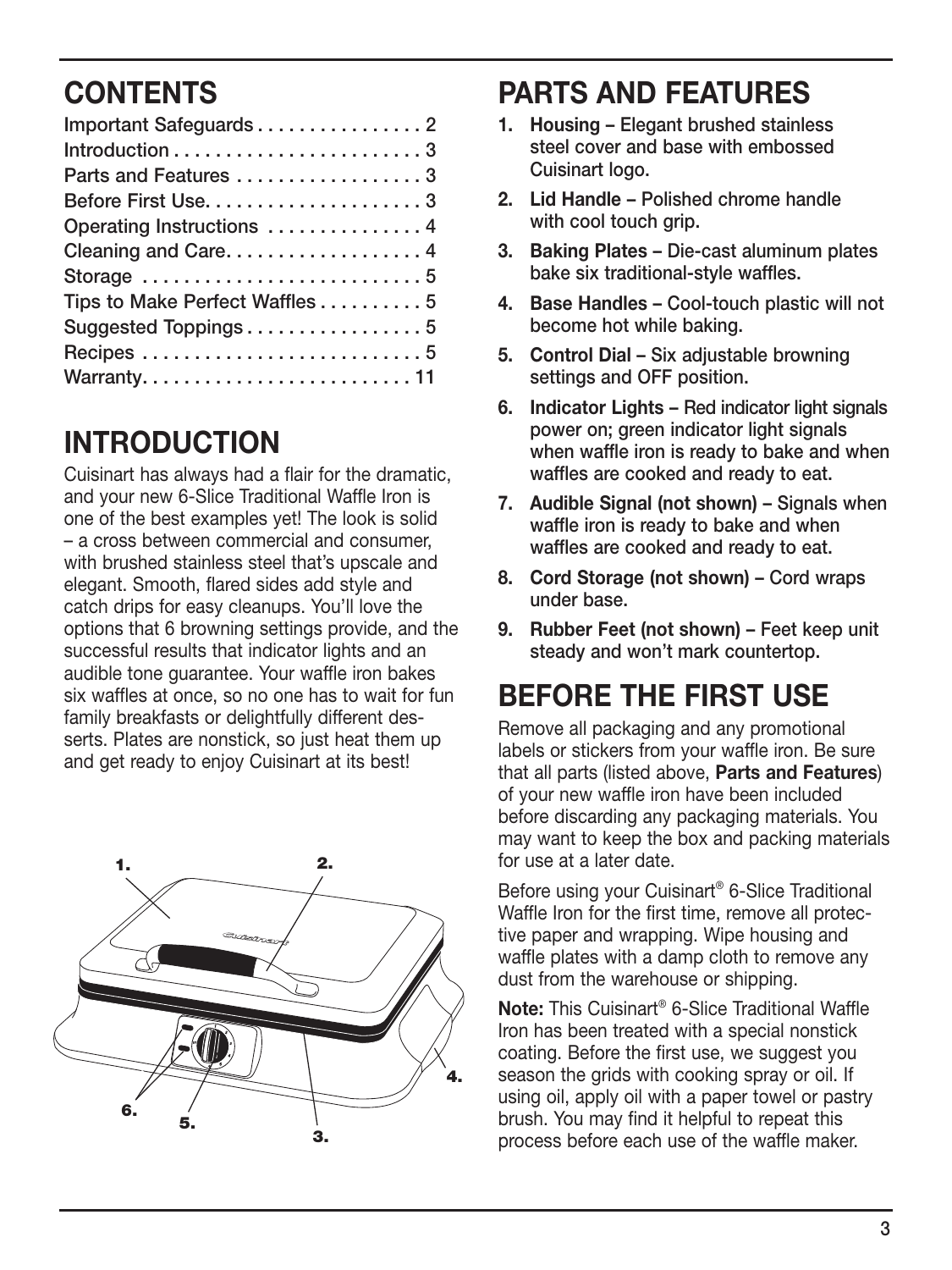### OPERATING INSTRUCTIONS

- 1. Place the closed waffle iron on a clean, flat surface where you intend to use it.
- 2. Plug the power cord into a standard electrical outlet.
- 3. Turn the control dial clockwise from the OFF position to the desired browning setting – setting #1 for the lightest color waffles and setting #6 for the darkest color waffles. We recommend using setting #3 for golden brown waffles.



The red indicator light will turn on to signal that the power is on. Allow the waffle iron to heat. When the waffle iron has reached desired temperature, the green indicator light will turn on and the audible tone will sound. You are now ready to begin baking.

 Note: The first time you use your waffle iron it may have a slight odor and may smoke a bit. This is normal, and common to appliances with a nonstick surface.

4. Lift lid of waffle iron by grasping the handle and pushing up in one fluid motion. Lid will stay open at a 105° position until you lower it.



- 5. Pour batter onto the center of the lower waffle grid. Use a heat-proof spatula to spread batter evenly over the grid. Close the lid. The green light will turn off but the red light will stay illuminated.
- 6. Baking time is determined by the browning level that you chose in Step 3. It may take up to 5 minutes to bake your waffle on setting #6.
- 7. When the waffles are ready, the green light will turn on and the audible tone will sound. Remove waffles by gently loosening the edges with a heat-proof plastic spatula or wooden spatula. Never use metal utensils, as they will damage the nonstick coating.
- 8. When you are finished baking, turn the control dial counterclockwise to the OFF setting. The red indicator light will turn off. Unplug the power cord from the wall outlet. Allow the waffle iron to cool down completely before handling.

## CLEANING AND CARE

Once you have finished baking, turn the control dial to the OFF position and remove plug from electrical outlet. Leave top lid open so grids begin to cool. Allow waffle iron to cool down completely before handling.

Never take your waffle iron apart for cleaning. Simply brush crumbs from grooves, and absorb any excess cooking oil by wiping with a dry cloth or paper towel.

You may also clean the grids by wiping with a damp cloth to prevent staining and sticking from batter or oil buildup. Be certain grids have cooled completely before cleaning. If batter adheres to plates, simply pour a little cooking oil onto the baked batter and let stand approximately 5 minutes, allowing it to soften for easy removal.

To clean exterior, wipe with a soft dry cloth. Never use an abrasive cleanser or harsh pad. Never immerse cord, plug or unit in WATER OR OTHER LIQUID.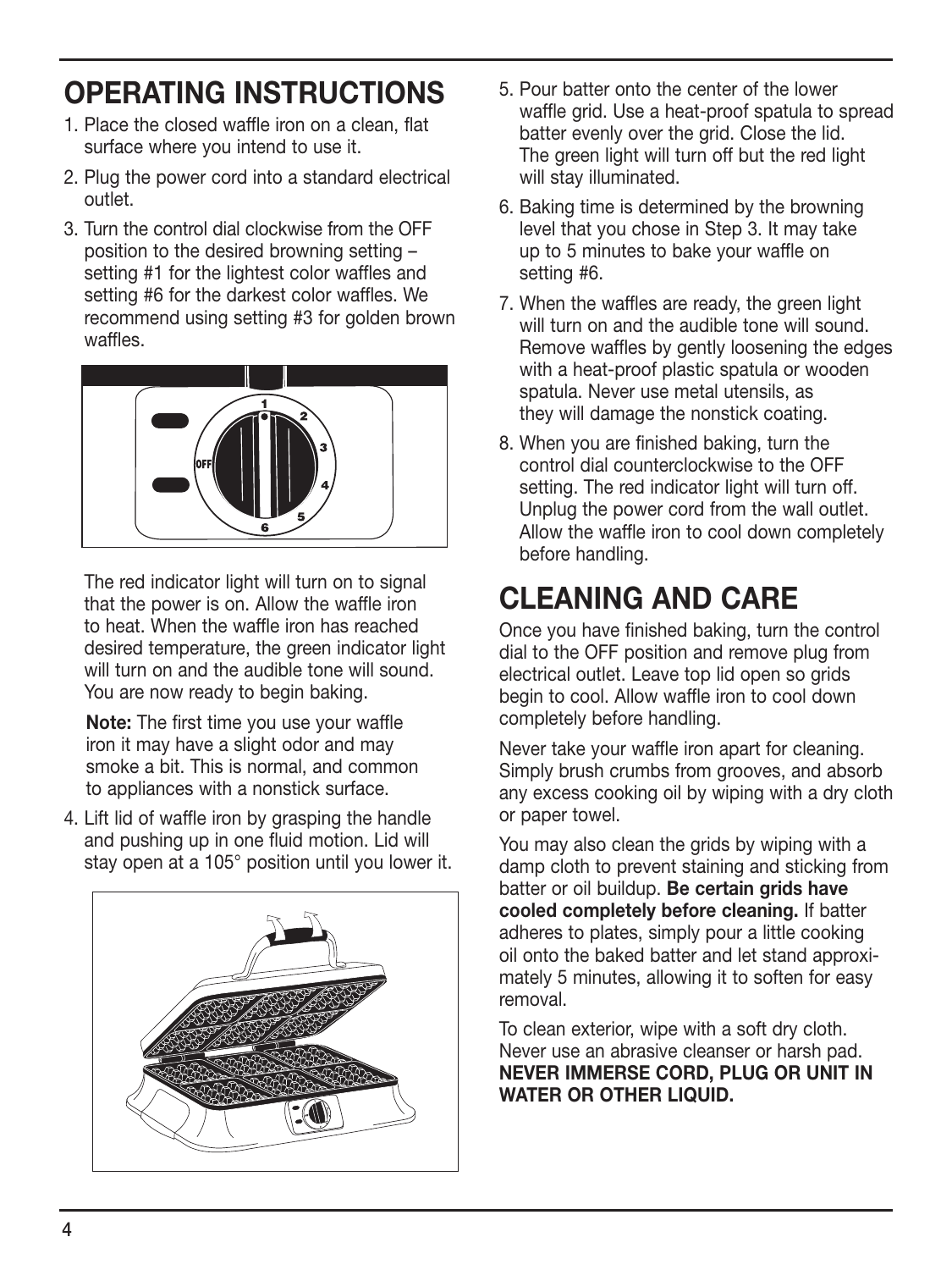### **STORAGE**

Store unit in a cool dry place, with cord wrapped securely.

### TIPS TO MAKE PERFECT WAFFLES

We recommend setting #3 or #4 for golden brown waffles, either from mix or homemade. If you prefer crisper, darker waffles, increase the browning control.

For evenly filled waffles, pour the batter onto the center of the lower grid and spread out evenly to the edges. The entire lower grid should be filled. We recommend using 2 cups batter per batch for most recipes.

Waffles are best when made to order, but prebaked waffles may be kept warm in a 200°F oven. Place in a baking pan or wrap in foil while in the oven. Waffles wrapped in foil may lose their crispiness.

Baked waffles may be frozen. Allow to cool completely; then place in plastic food storage bag. Use waxed paper to keep waffles separated. Reheat in toaster or toaster oven when ready to use.

## SUGGESTED TOPPINGS

Maple syrup, fruit syrups

Warm fruit compote, fruit sauce

Fresh berries, chopped fruit

- Chopped nuts
- Powdered sugar
- Whipped cream
- Ice cream, sorbet
- Chocolate sauce
- Fruited yogurt

### **RECIPES**

#### Basic Waffles

Fresh, homemade waffles make breakfast a special occasion. Freeze the extras to use when time is short.

#### Makes 24 waffles

- 6 cups all-purpose flour
- $\frac{1}{4}$ ⁄4 cup plus 2 tablespoons granulated sugar
- 3 tablespoons baking powder
- 11 ⁄2 teaspoons baking soda
- $1\%$ ⁄2 teaspoons salt
- 51 ⁄4 cups lowfat milk
- 1 cup plus 2 tablespoons vegetable oil
- 6 large eggs

Place ingredients in a large mixing bowl and combine until well blended and smooth. Let batter rest 5 minutes before using. Preheat your Cuisinart® Waffle Iron.

When preheated, green indicator light will illuminate. Pour 2 cups of batter evenly over the lower grid; spread batter using a heat-proof spatula to within  $\frac{1}{2}$  inch of the edge of the grid. Close lid of waffle iron – green indicator light will turn off. When green indicator light turns on again, waffle is ready. Open lid and carefully remove baked waffle. Repeat with remaining batter. For best results, serve immediately.

*Nutritional information per waffle: Calories 262 (44% from fat) • carb. 30g • pro. 7g • fat 13g • sat. fat 2g • chol. 57mg • sod. 372mg • calc. 177mg • fiber 1g*

#### Chocolate Brownie Waffles

A treat for breakfast or dessert.

Makes 24 waffles

- 4 cups all-purpose flour
- 11 ⁄2 cups granulated sugar
- 11 ⁄3 cups unsweetened cocoa powder
- 2 tablespoons baking powder
- 1 teaspoon baking soda
- 1 teaspoon salt
- 1 teaspoon cinnamon
- 4 cups reduced-fat milk (may use evaporated fat free milk)
- 4 large eggs
- 2 teaspoons vanilla extract
- 8 tablespoons unsalted butter, melted, cooled slightly
- $1\%$ cups semisweet mini chocolate morsels
- 1 cup finely chopped walnuts or pecans

Place the flour, sugar, cocoa powder, baking powder, baking soda, salt, and cinnamon in a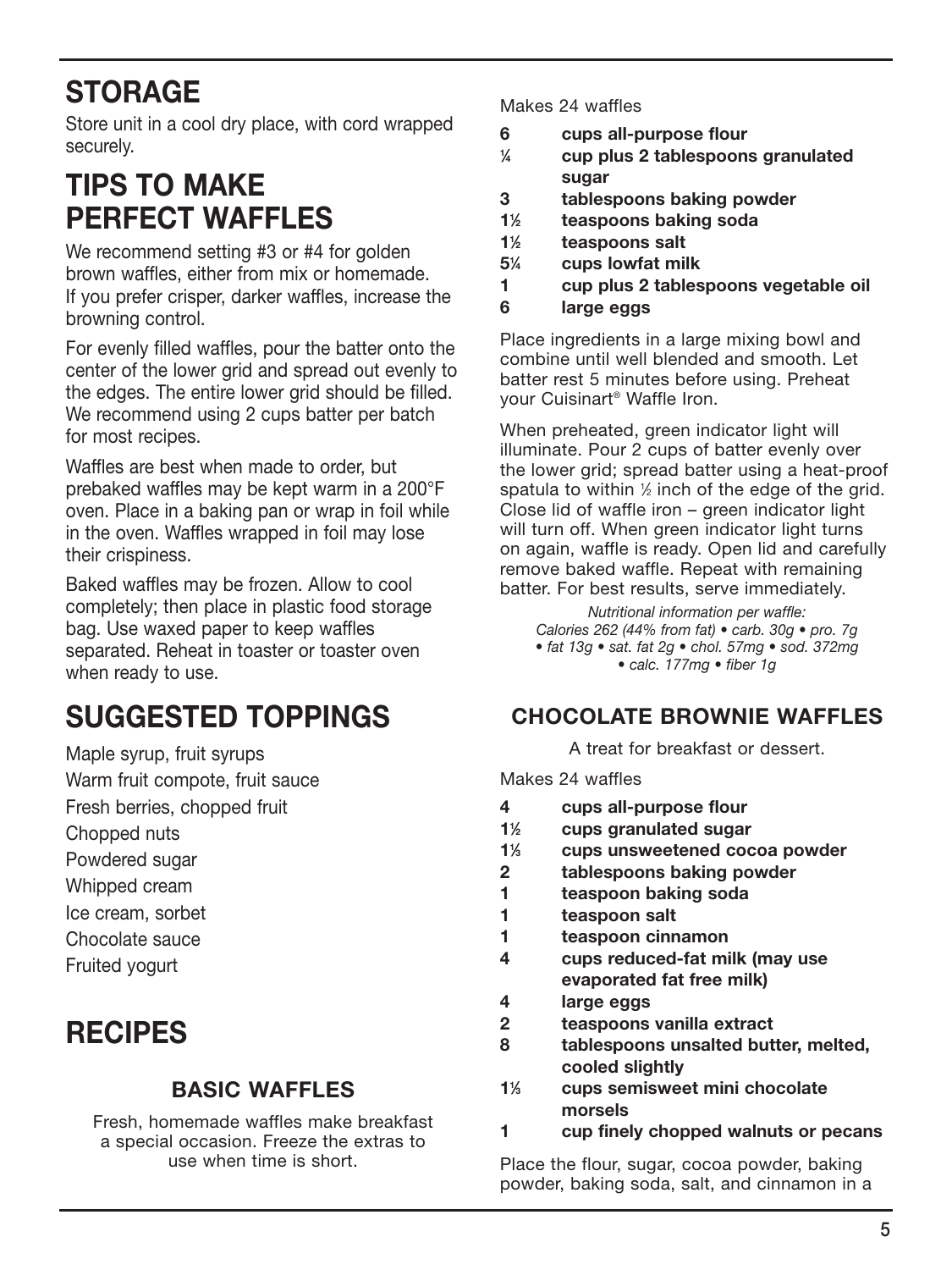medium bowl; stir with a whisk to blend. Add the milk, eggs and vanilla. Stir with a whisk until well blended and smooth. Stir in melted butter. Let batter stand 5 minutes. Preheat Cuisinart® Waffle Iron on setting #4.

When preheated, green indicator light will illuminate. Stir chocolate morsels and chopped walnuts/pecans into batter. Pour 2 cups of batter along center of lower grid. Let batter spread out from center slightly – for 5 to 10 seconds. Close lid of waffle iron – green indicator light will turn off. When green indicator light turns on again, waffle is ready. Remove waffle using a heat-proof plastic spatula. Repeat with remaining batter. For best results, serve immediately.

*Nutritional information per waffle: Calories 315 (44% from fat) • carb. 39g • pro. 7g • fat 17g • sat. fat 8g • chol. 59mg • sod. 238mg • calc. 73mg • fiber 3g*

#### NUTTY WHEAT WAFFI FS

Wholesome wheat flavor combines with crunchy nuts for a delicious breakfast. brunch or snack. Top with warm syrup or fruit compote.

Makes 30 waffles

- 41 ⁄2 cups all-purpose flour
- $1\frac{1}{6}$ ⁄2 cups whole wheat flour
- $\frac{1}{4}$ ⁄4 cup plus 2 tablespoons granulated sugar
- 3 tablespoons baking powder
- 11 ⁄2 teaspoons salt
- 6 cups reduced-fat milk
- 1 cup plus 2 tablespoons vegetable oil
- 6 large eggs
- $1\%$ cups finely chopped nuts, such as pecans, walnuts, almonds or hazelnuts

Place ingredients in a large mixing bowl and combine until well blended and smooth. Let batter rest 5 minutes before using. Preheat your Cuisinart® Waffle Iron on setting #3.

When preheated, green indicator light will illuminate. Pour 2 cups of batter along the center of the lower grid; spread batter using a heat-proof spatula to within  $\frac{1}{2}$  inch of the edge of the grid. Close lid of waffle iron – green indicator light will turn off. When green indicator light turns on again, waffle is ready. Open lid and carefully remove baked waffle. Repeat with remaining batter. For best results, serve immediately.

*Nutritional information per waffle: Calories 248 (55% from fat) • carb. 24g • pro. 7g • fat 14g • sat. fat 2g • chol. 46mg • sod. 354mg • calc. 74mg • fiber 2g*

#### Cinnamon Pecan Waffles

Top these tasty waffles with warm maple syrup and fresh fruit.

Makes 30 waffles

- 6 tablespoons packed light brown sugar
- 6 cups all-purpose flour
- 3 tablespoons baking powder
- 41 ⁄2 teaspoons ground cinnamon
- 11 ⁄2 teaspoons baking soda
- $1\frac{1}{2}$ ⁄2 teaspoons salt
- 51 ⁄2 cups reduced-fat milk
- 1 cup plus 2 tablespoons vegetable oil
- 6 large eggs, lightly beaten
- 3 cups chopped pecans

Crumble the brown sugar to remove all lumps and place in a medium mixing bowl with the flour, baking powder, cinnamon, baking soda, and salt. Combine the milk, oil and eggs; stir until blended and smooth. Add to the dry ingredients and stir until smooth. Stir in the chopped pecans. Let batter rest 5 minutes before using. Preheat your Cuisinart® Waffle Iron on setting #3.

When preheated, green indicator light will illuminate. Pour 2 cups of batter along the center of the lower grid; spread batter using a heatproof spatula to within 1/2 inch of the edge of the grid. Close lid of waffle iron – green indicator light will turn off. When green indicator light turns on again, waffle is ready. Open lid and carefully remove baked waffle. Repeat with remaining batter. For best results, serve immediately.

*Nutritional information per waffle: Calories 283 (55% from fat) • carb. 26g • pro. 6g • fat 18g • sat. fat 2g • chol. 46mg • sod. 277mg • calc. 71 mg • fiber 2g*

#### Apple Walnut Waffles

Stir a teaspoon of cinnamon into maple syrup and warm to serve with Apple Walnut Waffles.

Makes 24 waffles

1 ⁄2 cup plus 1 tablespoon packed brown sugar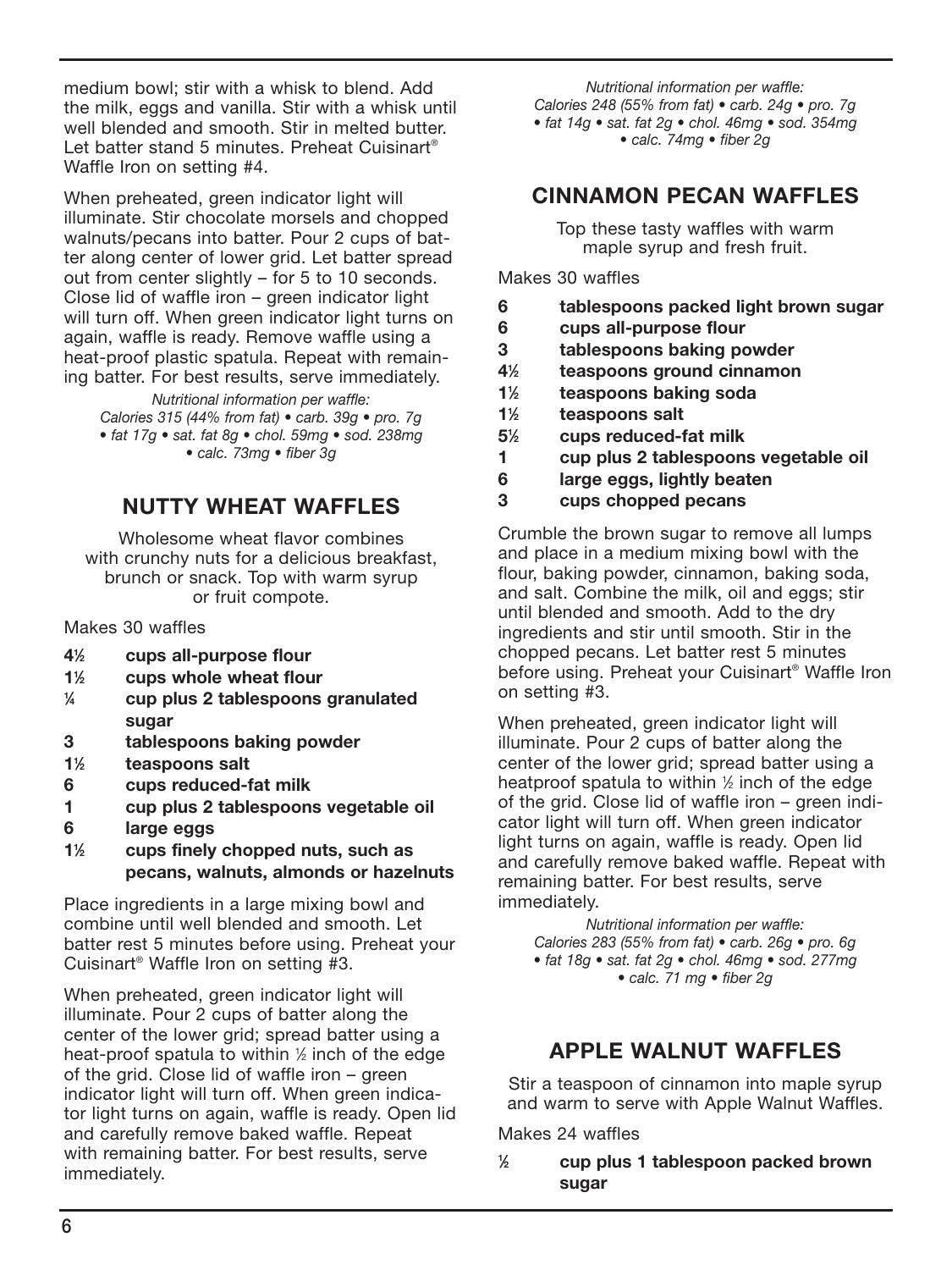- 4 cups all-purpose flour<br> $\frac{3}{4}$  cup whole wheat flour
- $\frac{3}{4}$  cup whole wheat flour<br> $\frac{3}{4}$  cup honey toasted whe
- cup honey toasted wheat germ
- 3 tablespoons baking powder
- $1\frac{1}{2}$ ⁄2 teaspoons salt
- 41 ⁄2 cups lowfat milk
- 6 large eggs, lightly beaten
- 1 cup vegetable oil
- $1\frac{1}{2}$ ⁄2 teaspoons vanilla extract
- 3 cups finely diced or shredded apple (1 apple, 8 ounces, peeled and cored)
- 11 ⁄2 cups finely chopped walnuts

Crumble the brown sugar into a medium bowl to remove all lumps. Add the flours, wheat germ, baking powder and salt. Stir to blend. In another bowl, combine the milk, eggs, oil, and vanilla; stir with a whisk. Add the wet mixture to the dry mixture and stir until smooth. Stir in the apple and walnuts. Let batter rest 5 minutes before using. Preheat your Cuisinart® Waffle Iron on setting #3.

When preheated, green indicator light will illuminate. Pour 2 cups of batter along the center of the lower grid; spread batter using a heatproof spatula to within 1/2 inch of the edge of the grid. Close lid of waffle iron – green indicator light will turn off. When green indicator light turns on again, waffle is ready. Open lid and carefully remove baked waffle. Repeat with remaining batter. For best results, serve immediately.

*Nutritional information per waffle: Calories 305 (48% from fat) • carb. 33g • pro. 8g • fat 16g • sat. fat 2g • chol. 57mg • sod. 319mg • calc. 85mg • fiber 2g*

#### Banana Walnut Waffles

Classic waffles for a weekend brunch.

Makes 24 waffles

- 4 cups all-purpose flour
- 4 tablespoons granulated sugar
- 2 tablespoons baking soda
- 1 teaspoon salt
- 4 eggs, lightly beaten
- $\frac{3}{4}$ ⁄4 cup vegetable oil
- 2 cups vanilla yogurt, lowfat
- 11 ⁄2 cups whole milk
- 2 cups banana, mashed
- 1 cup walnuts, chopped

Combine flour, sugar, baking soda, and salt in a mixing bowl and stir to combine. In a separate bowl whisk together the eggs and oil and stir into dry ingredients. Stir in yogurt and then milk until mixture is a smooth batter. Stir in banana and walnuts until incorporated. Let batter rest 5 minutes before using. Preheat your Cuisinart® Waffle Iron on setting #3.

When preheated, green indicator light will illuminate. Pour 2 cups of batter onto the center of the lower grid. Allow batter to spread toward edges for 5 seconds. Close lid of waffle iron – green indicator light will turn off. When green indicator light turns on again, waffle is ready. Open lid and carefully remove baked waffle. Repeat with remaining batter. For best results, serve immediately.

*Nutritional information per waffle: Calories 223 (47% from fat) • carb. 25g • pro. 5g • fat 12g • sat. fat 2g • chol. 38mg • sod. 403mg • calc. 63mg • fiber 1g*

#### Pumpkin Walnut Waffles

For a change, you may substitute dried cranberries, raisins or even mini chocolate morsels for the walnuts.

Makes 18 waffles

- 31 ⁄2 cups reduced-fat milk
- $1\frac{1}{2}$ ⁄2 cups solid pack pumpkin\* (not pumpkin pie filling)
- $\frac{3}{4}$ ⁄4 cup vegetable oil
- 4 large eggs, lightly beaten
- 41 cups all-purpose flour
- $\frac{1}{2}$ ⁄2 cup packed light brown sugar
- 2 tablespoons baking powder
- 1 teaspoon baking soda
- 2 teaspoons ground cinnamon
- $\frac{1}{2}$ ⁄2 teaspoon salt
- 11 ⁄2 cups chopped walnuts

Place the milk, pumpkin, oil, and eggs in a bowl. Stir until smooth; reserve. Place the flour in a large bowl. Crumble the brown sugar to remove the lumps; add to the flour along with the baking powder, baking soda, cinnamon, and salt. Stir to blend. Add the liquid ingredients and whisk until smooth. Let batter rest 5 minutes before using. Preheat your Cuisinart® Waffle Iron on setting #3.

When preheated, green indicator light will illuminate. Stir walnuts into batter. Pour 2 cups of batter along the center of the lower grid. Allow batter to spread toward edges for 5 sec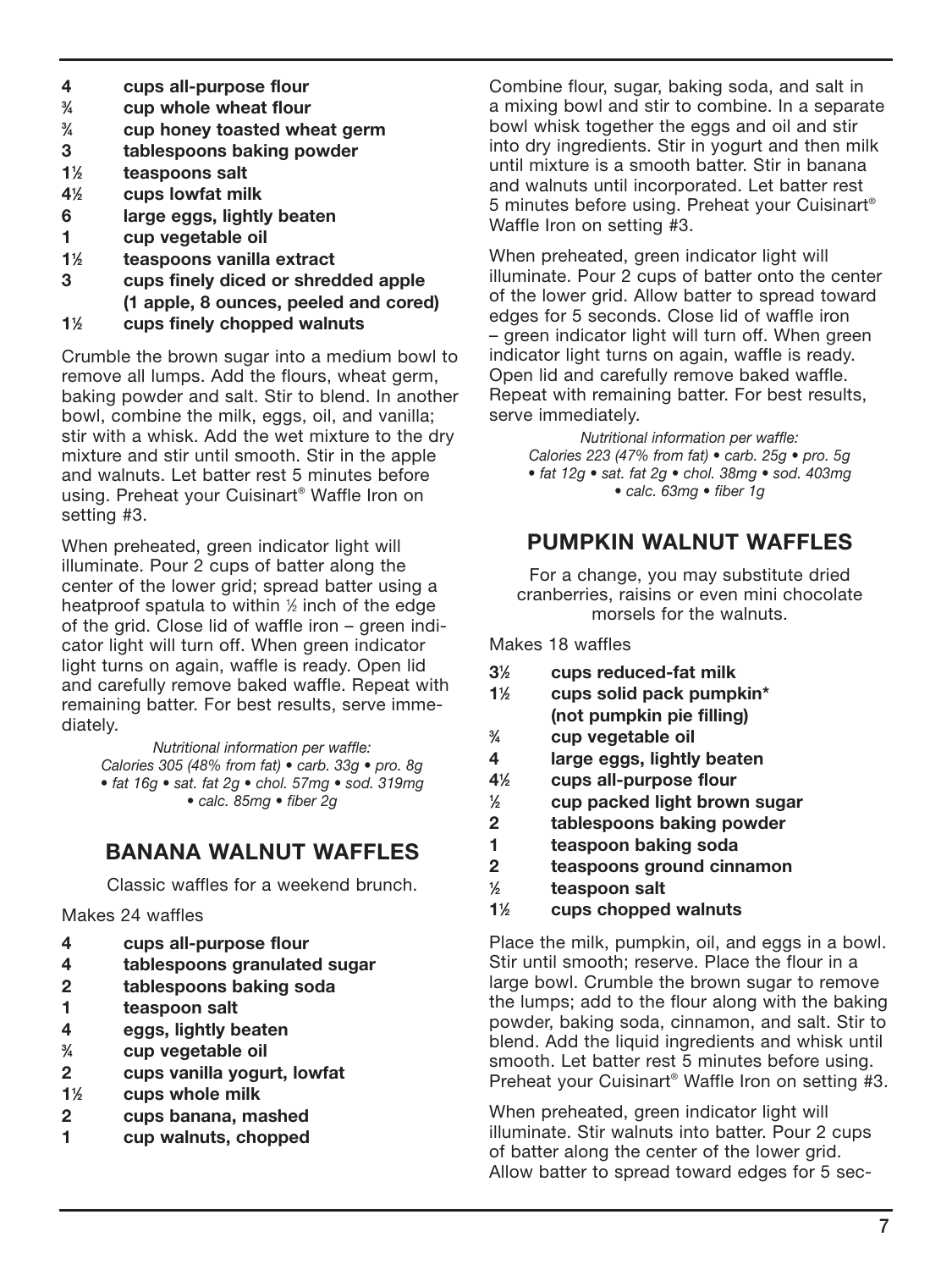onds. Close lid of waffle iron – green indicator light will turn off. When green indicator light turns on again, waffle is ready. Open lid and carefully remove baked waffle. Repeat with remaining batter. For best results, serve immediately.

\*This is a little less than half of a 15-ounce can. Measure out <sup>34</sup> cup of the remaining pumpkin and freeze to make these waffles at another time.

> *Nutritional information per waffle: Calories 307 (51% from fat) • carb. 30g • pro. 8g • fat 18g • sat. fat 3g • chol. 51mg • sod. 269 mg • calc. 86 mg • fiber 2g*

#### Oatmeal Raisin Waffles

These waffles taste like an oatmeal raisin cookie. They are delicious when spread with apple butter.

Makes 18 waffles

- $\frac{1}{4}$ ⁄4 cup plus 2 tablespoons packed light brown sugar
- 3 cups all-purpose flour
- 2 cups oatmeal (regular rolled oats, not quick oats)
- 4 teaspoons ground cinnamon
- 1 tablespoon baking powder
- 2 teaspoons baking soda
- 1 teaspoon salt
- 3 cups buttermilk
- 4 large eggs, lightly beaten
- $\frac{3}{4}$ ⁄4 cup vegetable oil (you may substitute unsalted butter, melted and cooled)
- 1 teaspoon vanilla extract
- 11 ⁄3 cups raisins

Crumble the brown sugar to remove any lumps and place in a medium bowl with flour, oatmeal, cinnamon, baking powder, baking soda, and salt. Stir to blend. Add buttermilk, eggs, oil, and vanilla. Stir until well blended and smooth. Stir in raisins. Let batter rest 5 minutes before using. Preheat your Cuisinart® Waffle Iron on setting #3.

When preheated, green indicator light will illuminate. Pour 2 cups of batter along the center of the lower grid; spread batter using a heatproof spatula to within 1/2 inch of the edge of the grid. Close lid of waffle iron – green indicator light will turn off. When green indicator light turns on again, waffle is ready. Open lid and remove baked waffle. Repeat with remaining batter. For best results, serve immediately.

*Nutritional information per waffle: Calories 278 (36% from fat) • carb. 38g • pro. 7g • fat 11g • sat. fat 2g • chol. 49mg • sod. 351mg • calc. 77mg • fiber 2g*

#### Chocolate Buttermilk WAFFI<sub>FS</sub>

Great for breakfast, or try as a base for a hot fudge sundae.

Makes 24 waffles

- 3 cups all-purpose flour
- 1 cup unsweetened cocoa, sifted
- $\frac{1}{4}$ ⁄4 cup granulated sugar
- $\frac{1}{4}$ ⁄4 cup light brown sugar, packed
- 4 teaspoons baking soda
- 1 teaspoon salt
- 4 eggs, lightly beaten
- 2 teaspoons vanilla extract
- $\frac{3}{4}$ ⁄4 cup unsalted butter, melted, cooled slightly
- 2 cups buttermilk
- 2 cups lowfat yogurt (plain or vanilla)
- 2 cups semisweet chocolate chips

Place flour, cocoa, sugars, baking soda, and salt in a medium mixing bowl. Stir to combine. Stir in eggs, vanilla, butter, buttermilk, and yogurt successively, making sure each ingredient is incorporated well. Finally stir chocolate chips into batter. Let batter rest 5 minutes before using. Preheat your Cuisinart® Waffle Iron on setting #3.

When preheated, green indicator light will illuminate. Pour 2 cups of batter along the center of the lower grid. Allow batter to spread toward edges for 5 seconds. Close lid of waffle iron – green indicator light will turn off. When green indicator light turns on again, waffle is ready. Open lid and carefully remove baked waffle. Repeat with remaining batter. For best results, serve immediately.

*Nutritional information per waffle: Calories 267 (43% from fat) • carb. 34g • pro. 5g • fat 13g • sat. fat 7g • chol. 53 mg • sod. 327mg • calc. 71mg • fiber 4g*

#### Lemon Waffles

Makes 30 waffles

- 3 cups all-purpose flour
- $\frac{3}{4}$ ⁄4 cup granulated sugar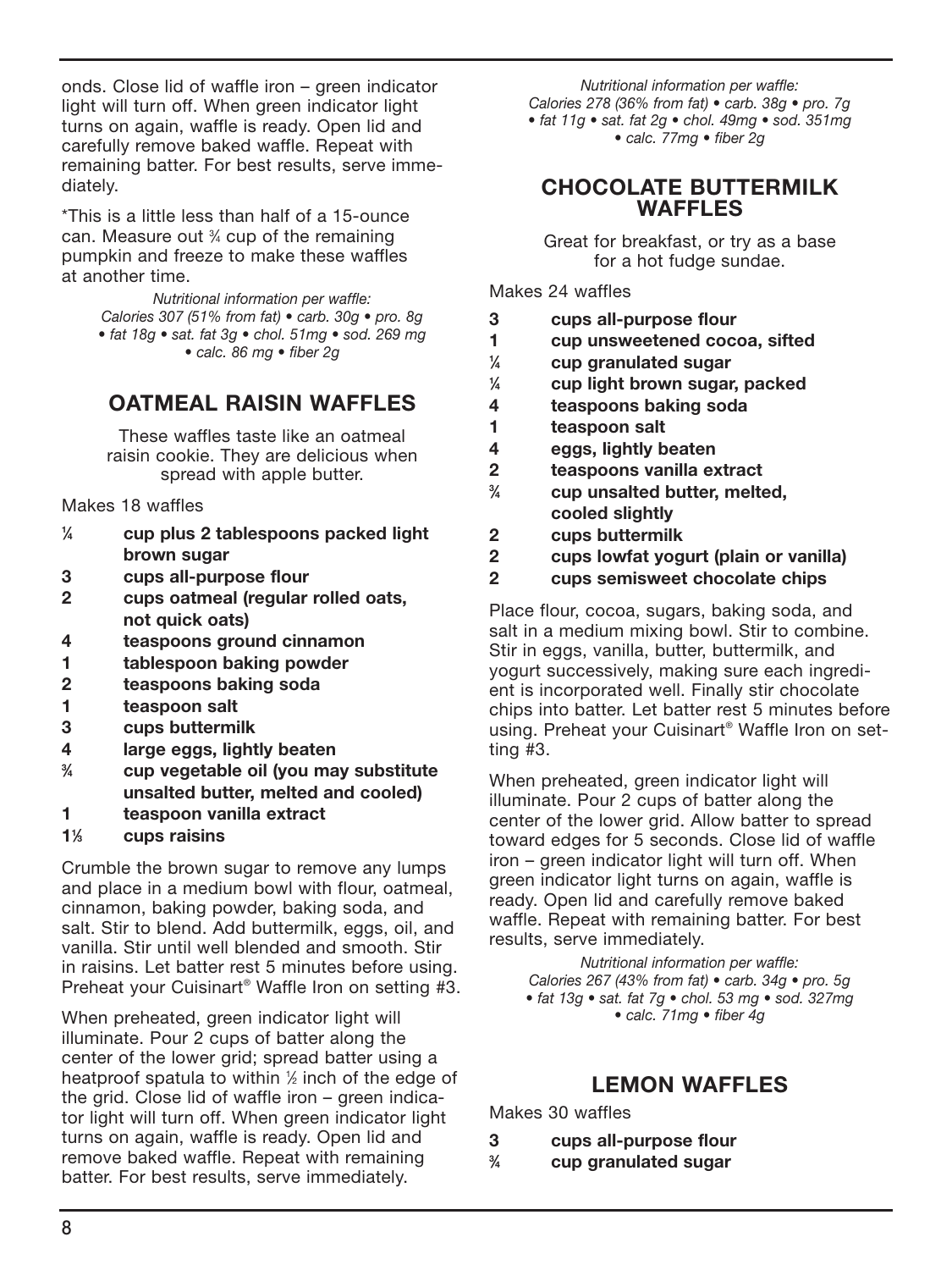- 4 teaspoons baking soda
- 1 teaspoon salt
- 4 eggs
- 2 cups buttermilk
- 2 teaspoons pure vanilla extract
- $\frac{1}{4}$ ⁄4 cup fresh lemon juice
- 2 tablespoons lemon zest, finely chopped
- $\frac{3}{4}$ ⁄4 cup unsalted butter, melted, cooled slightly
- 2 cups vanilla yogurt

Place flour, sugar, baking soda, and salt in mixing bowl and stir to combine. In a second bowl, whisk eggs, buttermilk, and vanilla until blended. Stir into dry ingredients. Stir in lemon juice and zest. Fold in melted butter and then vanilla yogurt with a rubber spatula or wooden spoon. Let batter rest a few minutes before using. Preheat your Cuisinart® Waffle Iron on setting #3.

When preheated, green indicator light will illuminate. Pour 2 cups of batter onto the center of the lower grid. Allow batter to spread toward edges for 5 seconds. Close lid of waffle iron – green indicator light will turn off. When green indicator light turns on again, waffle is ready. Open lid and carefully remove baked waffle. Repeat with remaining batter. For best results, serve immediately.

Variations: For lemon ginger waffles, add 1 tablespoon of grated fresh ginger to the batter with the juice and zest. For lemon blueberry waffles, add 2 cups of blueberries to the batter as the last ingredient.

> *Nutritional information per waffle: Calories 135 (38% from fat) • carb. 18g • pro. 3g • fat 6g • sat. fat 3g • chol. 42mg • sod. 182mg*

*• calc. 52mg • fiber 0g* 

#### SUPER MULTIGRAIN WAFFLES

These crispy waffles have a nice texture and pleasant flavor; you would never know they are good for you.

#### Makes 24 waffles

- 2 cups whole wheat flour
- 1 cup all-purpose flour
- 1 cup old-fashioned oats
- 2 teaspoons baking powder
- 2 teaspoons baking soda
- 1 teaspoon salt
- 4 eggs, lightly beaten
- 2 cups soy milk
- $\frac{1}{4}$ ⁄4 cup pure maple syrup
- 2 teaspoons vanilla extract
- $\frac{3}{4}$ ⁄4 cup unsalted butter, melted, cooled slightly
- $\frac{1}{4}$ ⁄4 cup flax seed oil
- 2 cups lowfat plain yogurt/cottage cheese
- 1 cup pecans or walnuts, finely chopped (optional)

Place whole wheat flour, unbleached flour, oats, baking powder, baking soda, and salt in mixing bowl and stir to combine. In a separate bowl stir together eggs, soy milk, syrup, and vanilla and add to the dry ingredients. Stir in butter, flax seed oil, and yogurt/cottage cheese. Finally stir chopped nuts into batter. Let batter rest 5 minutes before using. Preheat your Cuisinart® Waffle Iron on setting #3.

When preheated, green indicator light will illuminate. Pour 2 cups of batter along the center of the lower grid. Allow batter to spread toward edges for 5 seconds. Close lid of waffle iron – green indicator light will turn off. When green indicator light turns on again, waffle is ready. Open lid and carefully remove baked waffle. Repeat with remaining batter. For best results, serve immediately.

*Nutritional information per waffle with yogurt: Calories 105 (17% from fat) • carb. 17g • pro. 5g • fat 2g • sat. fat 0g • chol. 36mg • sod. 243mg • calc. 58mg • fiber 2g* 

*With 1%-fat cottage cheese: Calories 116 (17% from fat) • carb. 17g • pro. 7g • fat 2g • sat. fat 1g • chol. 36mg • sod. 307mg • calc. 33mg • fiber 2g*

#### Vanilla Yogurt Pecan Waffles

These waffles have a subtle, nutty sweetness and are nice and crispy.

Makes 24 waffles

- 2 cups all-purpose flour
- 2 cups whole wheat flour
- $\frac{1}{4}$ ⁄4 cup plus 2 tablespoons light brown sugar, firmly packed
- 4 teaspoons baking soda
- 1 teaspoon cinnamon
- 1 teaspoon salt
- 4 eggs, lightly beaten
- 2 teaspoons vanilla extract
- $\frac{3}{4}$ ⁄4 cup unsalted butter, melted, cooled slightly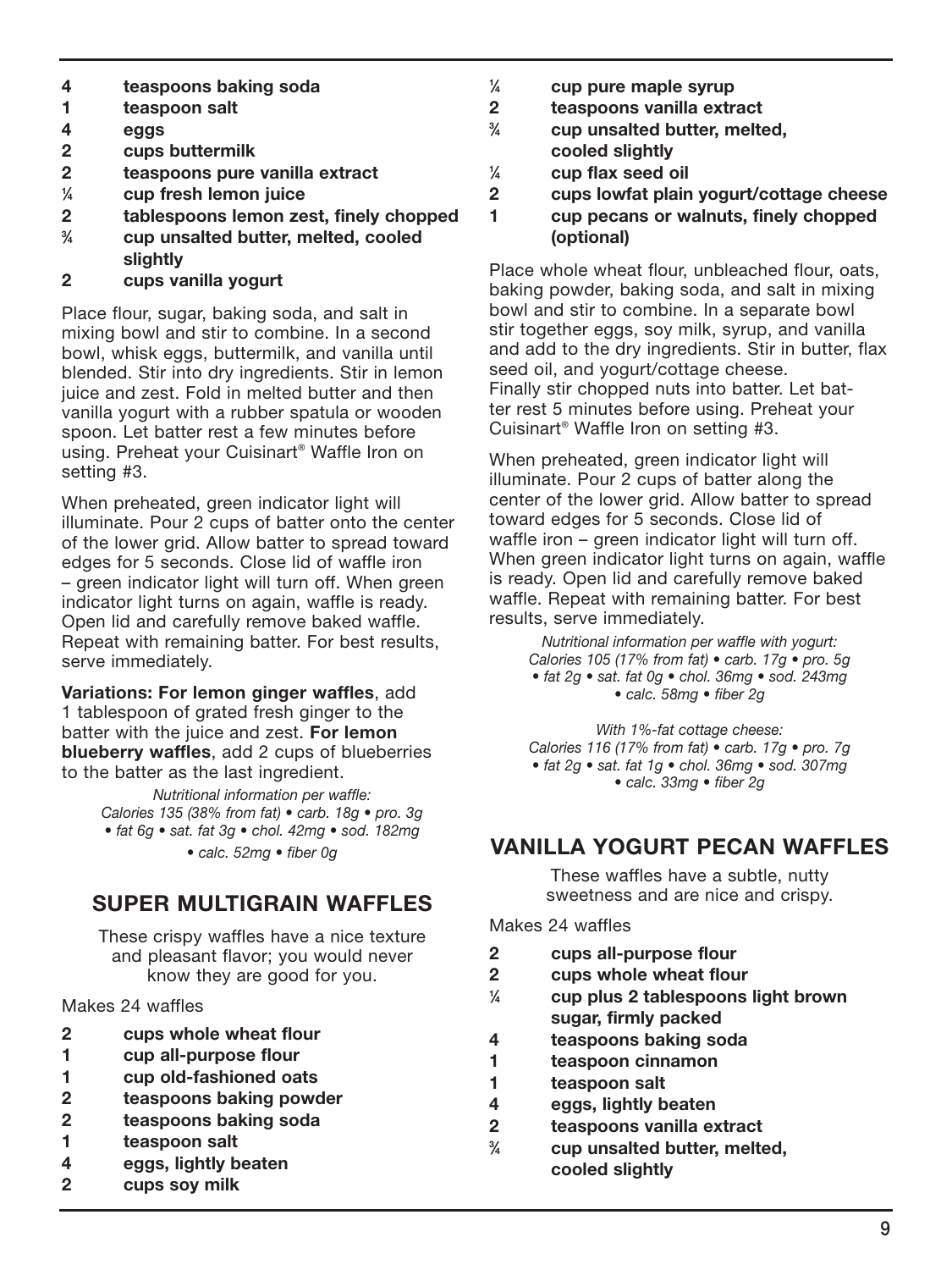- 2 cups vanilla yogurt, lowfat
- 2 cups reduced-fat milk
- 1 cup pecans, chopped

Place both flours, sugar, baking soda, cinnamon, and salt in a mixing bowl and stir to combine. Stir eggs and vanilla together and then stir into dry ingredients. Stir butter, yogurt, and milk into mixture successively until it is a smooth batter. Finally stir in chopped pecans. Let batter rest 5 minutes before using. Preheat your Cuisinart® Waffle Iron on setting #3.

When preheated, green indicator light will illuminate. Pour 2 cups of batter onto the center of the lower grid. Allow batter to spread toward edges for 5 seconds. Close lid of waffle iron – green indicator light will turn off. When green indicator light turns on again, waffle is ready. Open lid and carefully remove baked waffle. Repeat with remaining batter. For best results, serve immediately.

*Nutritional information per waffle: Calories 204 (46% from fat) • carb. 22g • pro. 6g • fat 11g • sat. fat 5g • chol. 53mg • sod. 316mg • calc. 73mg • fiber 2g*

#### Whole Wheat Berry Waffles

Any type of berry will work for this versatile waffle.

Makes 24 waffles

- 21 ⁄2 cups all-purpose flour
- $1\%$ ⁄2 cups whole wheat flour
- $\frac{1}{4}$ ⁄4 cup granulated sugar
- 2 tablespoons baking powder
- 2 teaspoons salt
- 4 eggs, lightly beaten
- 31 ⁄2 cups whole milk
- 2 teaspoons pure vanilla extract
- $\frac{3}{4}$ ⁄4 cup unsalted butter, melted, cooled slightly
- 11 cups blueberries, fresh or frozen
- 2 teaspoons orange zest
- 1 cup pecans, chopped

Place both flours, sugar, baking powder, and salt in a mixing bowl and stir to combine. In a separate bowl whisk together eggs, milk and vanilla and stir into dry ingredients until mixture resembles a smooth batter. Stir in melted and cooled butter. Carefully stir in blueberries, orange zest, and pecans. Let batter rest 5 minutes before using. Preheat your Cuisinart® Waffle Iron on setting #3.

When preheated, green indicator light will illuminate. Pour 2 cups of batter along the center of the lower grid. Allow batter to spread toward edges for 5 seconds. Close lid of waffle iron – green indicator light will turn off. When green indicator light turns on again, waffle is ready. Open lid and carefully remove baked waffle. Repeat with remaining batter. For best results, serve immediately.

*Nutritional information per waffle: Calories 201 (49% from fat) • carb. 21g • pro. 5g • fat 11g • sat. fat 5g • chol. 58mg • sod. 283mg • calc. 55mg • fiber 2g*

#### Savory Cheddar Chive Cornmeal Waffles

These crispy, savory waffles are good to serve with soups or your favorite chili in place of corn muffins. You may also try them with scrambled eggs and bacon for brunch or supper.

Makes 30 waffles

- 33 cups all-purpose flour
- 3 cups cornmeal (yellow or white)
- 3 tablespoons granulated sugar
- 3 tablespoons baking powder
- 11 ⁄2 teaspoons baking soda
- $\frac{3}{4}$ ⁄4 teaspoon salt
- 9 ounces shredded sharp Cheddar cheese (about <sup>34</sup> cup)
- $\frac{1}{4}$ ⁄4 cup plus 2 tablespoons chopped fresh chives
- 51 ⁄4 cups reduced-fat milk
- $\frac{3}{4}$ ⁄4 cup vegetable oil
- 6 large eggs
- $\frac{1}{2}$ ⁄2 teaspoon hot sauce, such as Tabasco®

Place flour, cornmeal, sugar, baking powder, baking soda, and salt in a large mixing bowl; stir to combine. Add shredded Cheddar and chopped chives; stir. Place the milk, oil, eggs, and hot sauce a separate bowl; stir with a whisk to blend. Add to the dry ingredients and stir until smooth. Let batter rest 5 minutes before using. Preheat your Cuisinart® Waffle Iron on setting #3.

When preheated, green indicator light will illuminate. Pour 2 cups of batter just along the center of the lower grid; allow batter to spread toward edges for 5 seconds. Close lid of waffle iron – green indicator light will turn off. When green indicator light turns on again, waffle is ready. Open lid and carefully remove bake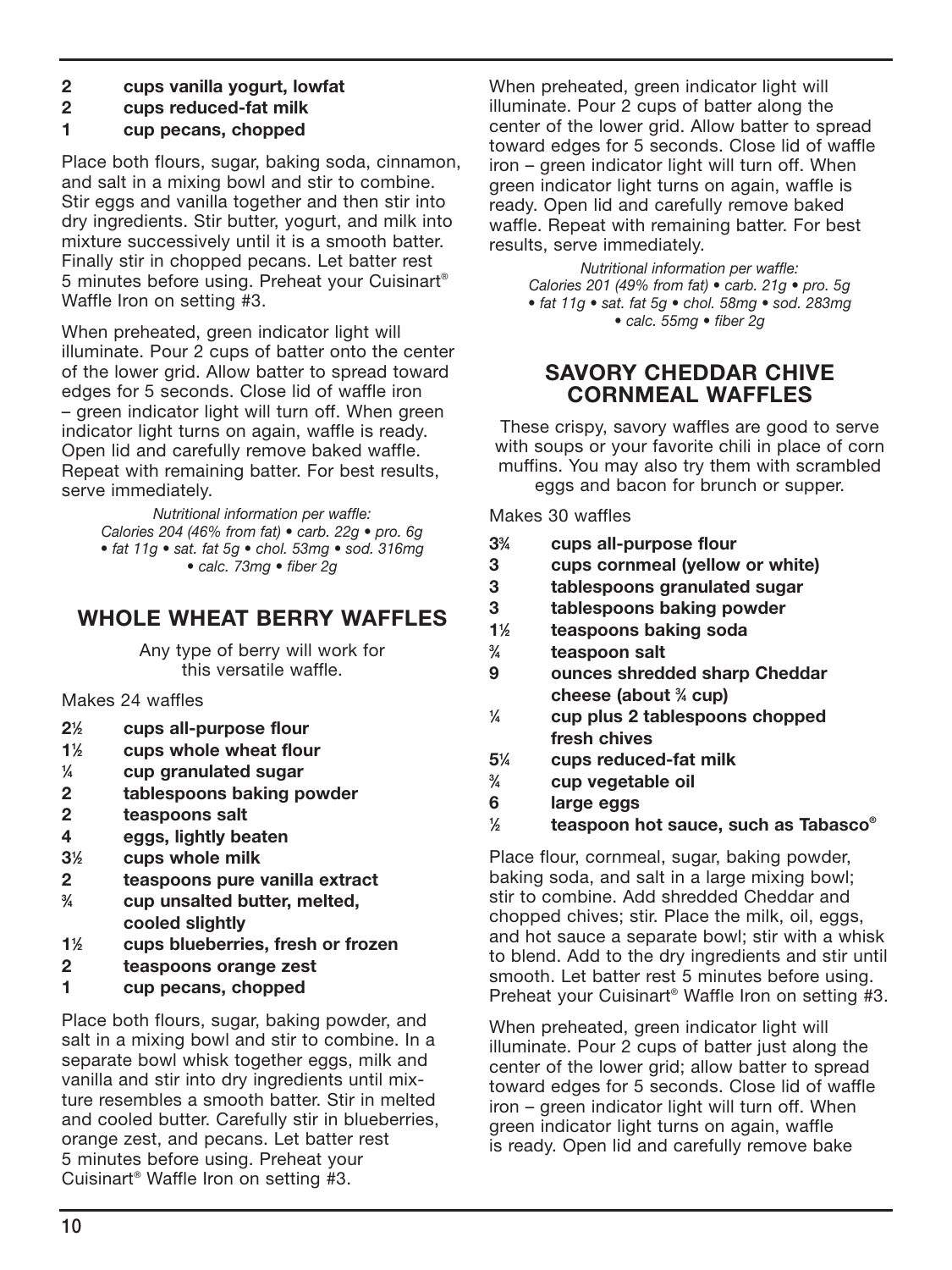waffle. Repeat with remaining batter. For best results, serve immediately.

*Nutritional information per waffle: Calories 239 (47% from fat) • carb. 25g • pro. 8g • fat 12g • sat. fat 2g • chol. 50mg • sod. 262 mg • calc. 121mg • fiber 1g*

*Tabasco*®  *is a registered trademark owned by the McIlhenney Co.*

#### PROTEIN WAFFLES

These oatmeal waffles have a delightful taste, not to mention they are high in protein and very easy to prepare.

Makes 18 waffles

- 3 cups old-fashioned oats
- 11 ⁄2 cups all-purpose flour
- $\frac{1}{4}$ ⁄4 cup plus 2 tablespoons sugar
- 4 teaspoons baking powder
- 1 teaspoon cinnamon
- 1 teaspoon salt
- 4 eggs, lightly beaten
- $\frac{3}{4}$ ⁄4 cup vegetable oil
- 1 cup cottage cheese
- 2 cups reduced-fat milk

Place oats, flour, sugar, baking powder, cinnamon, and salt in a mixing bowl. Stir to combine. Stir in remaining ingredients as listed one at a time until mixture is a smooth batter. Let batter rest 5 minutes before using. Preheat your Cuisinart® Waffle Iron on setting #3.

Pour 2 cups of batter along the center of the lower grid. Allow batter to spread toward edges for 5 seconds. Close lid of waffle iron - green indicator light will turn off. When green indicator light turns on again, waffle is ready. Open lid and carefully remove baked waffle. Repeat with remaining batter. For best results, serve immediately.

*Nutritional information per waffle: Calories 228 (45% from fat) • carb. 23g • pro. 7g • fat 12g • sat. fat 2g • chol. 50mg • sod. 261mg • calc. 57mg • fiber 2g*

### WARRANTY Limited Three-Year Warranty

This warranty is available to consumers only. You are a consumer if you own a Cuisinart® 6-Slice Traditional Waffle Iron which was purchased at retail for personal, family or household use. Except as otherwise required under applicable law, this warranty is not available to retailers or other commercial purchasers or owners. We warrant that your Cuisinart® 6-Slice Traditional Waffle Iron will be free of defects in materials and workmanship under normal home use for 3 years from the date of original purchase. We suggest you complete and return the enclosed product registration card promptly to facilitate verification of the date of original purchase. However, return of the product registration card does not eliminate the need for the consumer to maintain the original proof of purchase in order to obtain the warranty benefits. In the event that you do not have proof of purchase date, the purchase date for purposes of this warranty will be the date of manufacture. If your Cuisinart® 6-Slice Traditional Waffle Iron should prove to be defective within the warranty period, we will repair or, if we think necessary, replace it. To obtain warranty service, please call our Customer Service Center toll-free at 1-800-726-0190 or write to: Cuisinart, 150 Milford Road, East Windsor, NJ 08520. To facilitate the speed and accuracy of your return, enclose \$10.00 for shipping and handling. (California residents need only supply a proof of purchase and should call 1-800-726-0190 for shipping instructions.) Please be sure to include your return address, description of the product's defect, product serial number, and any other information pertinent to the return. Please pay by check or money order. **NOTE:** For added protection and secure handling of any Cuisinart® product that is being returned, we recommend you use a traceable, insured delivery service. Cuisinart cannot be held responsible for in-transit damage or for packages that are not delivered to us. Lost and/or damaged products are not covered under warranty. Your Cuisinart<sup>®</sup> 6-Slice Traditional Waffle Iron has been manufactured to

the strictest specifications and has been designed for use only with authorized accessories and replacement parts. This warranty expressly excludes any defects or damages caused by accessories, replacement parts or repair service other than those authorized by Cuisinart. This warranty does not cover any damage caused by accident, misuse, shipment or other than ordinary household use. This warranty excludes all incidental or consequential damages. Some states do not allow the exclusion or limitation of these damages, so they may not apply to you.

#### CALIFORNIA RESIDENTS ONLY

California law provides that for In-Warranty Service, California residents have the option of returning a nonconforming product (A) to the store where it was purchased or (B) to another retail store which sells Cuisinart® products of the same type. The retail store shall then, according to its preference, either repair the product, refer the consumer to an independent repair facility, replace the product, or refund the purchase price less the amount directly attributable to the consumer's prior usage of the product. If either of the above two options does not result in the appropriate relief to the consumer, the consumer may then take the product to an independent repair facility if service or repair can be economically accomplished. Cuisinart and not the consumer will be responsible for the reasonable cost of such service, repair, replacement, or refund for nonconforming products under warranty. California residents may also, according to their preference, return nonconforming products directly to Cuisinart for repair or, if necessary, replacement by calling our Consumer Service Center toll-free at 800-726-0190. Cuisinart will be responsible for the cost of the repair, replacement, and shipping and handling for such nonconforming products under warranty.

#### BEFORE RETURNING YOUR CUISINART® PRODUCT

Important: If the nonconforming product is to be serviced by someone other than Cuisinart's Authorized Service Center, please remind the servicer to call our Consumer Service Center to ensure that the problem is properly diagnosed, the product serviced with the correct parts, and to ensure that the product is still under warranty. \*Important: If the nonconforming product is to be serviced by someone other than Cuisinart's Authorized Service Center, please remind the servicer to call our Consumer Service Center at 1-800- 726-0190 to ensure that the problem is properly diagnosed, the product is serviced with the correct parts, and to ensure that the product is still under warranty.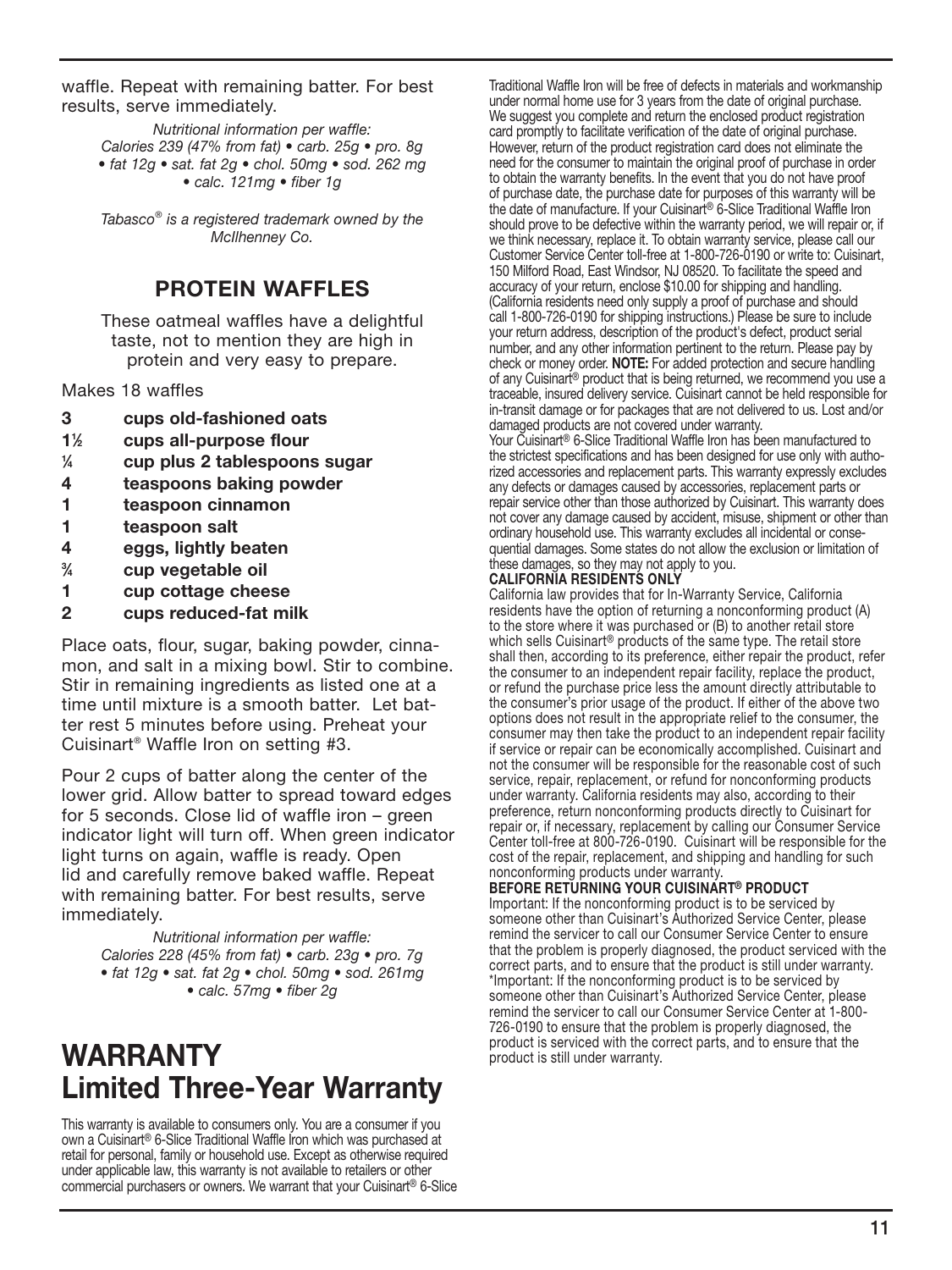













Coffeemakers Food

Processors

Cuisinart offers an extensive assortment of top quality products to make life in the kitchen easier than ever. Try some of our other countertop appliances and cookware, and Savor the Good Life®.

### www.cuisinart.com

©2006 Cuisinart Cuisinart® is a registered trademark of Cuisinart

150 Milford Road East Windsor, NJ 08520 Printed in China

06CU26184